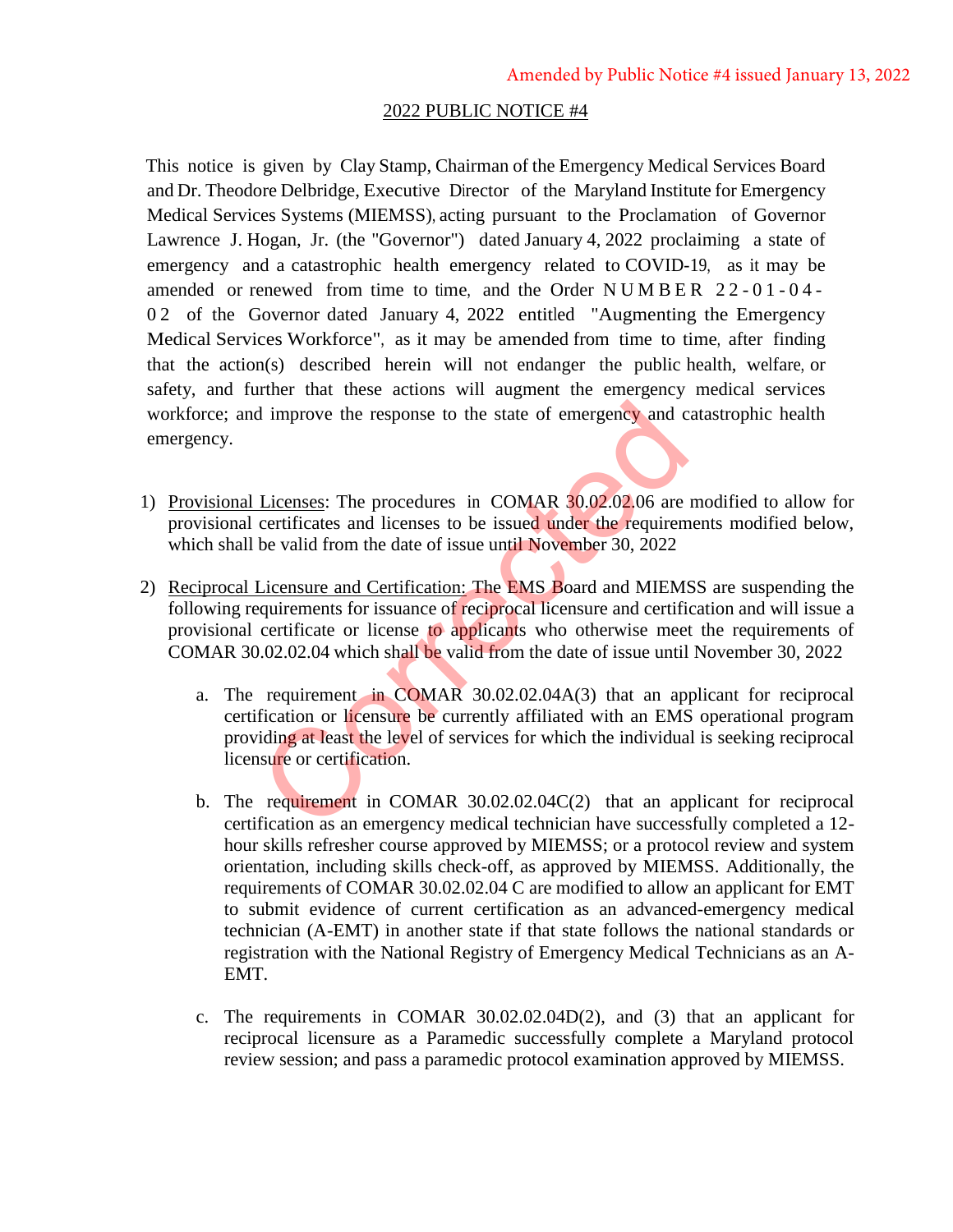- d. The requirement in COMAR 30.02.02.04 A (3) that an applicant for EMD license be currently affiliated with an EMS operational program providing at least the level of services for which the individual is seeking reciprocal licensure.
- 3) Inactive Status: The EMS Board and MIEMSS are suspending the requirement in COMAR 30.02.02.08 that an individual who has been on inactive status for a period greater than 1 year, be affiliated with an EMS operational program, and attend a skills review session approved by MIEMSS, or conducted by an approved ALS training program. C (2) and (3)
- 4) Reinstatement: The EMS Board and MIEMSS are suspending the requirements for reinstatement in COMAR 30.02.02.0-9 B, C, D and E and will issue a provisional certificate or license to applicants who otherwise meet the requirements of COMAR 30.02.02.09 which shall be valid from the date of issue until November 30, 2022 as follows:
	- a. Emergency Medical Response (EMR) Certification to individuals whose Maryland EMR certification expired within the past ten years.
	- b. Emergency Medical Technician (EMT) Certification to individuals whose Maryland EMT certification expired within the past ten years.
	- c. Cardiac Rescue Technician (CRT) Licensure to individuals whose Maryland CRT license has expired within the past five years.
	- d. Maryland Paramedic Licensure to individuals whose Paramedic license has expired within the past five years.
	- e. Emergency Medical Dispatchers (EMD) License to individuals whose Maryland EMD license expired within the past five years.
- 5) Students: The EMS Board and MIEMSS are suspending the following requirements for initial certification and licensure in COMAR 30.02.02.03 and will issue a provisional certificate or license to applicants who completed their EMS education requirements after February 1, 2021 and otherwise meet the requirements of COMAR 30.02.02.03 which shall be valid from the date of issue until November 30, 2022. regency Medical Response (EMR) Certification to individed and experiment of the past ten years.<br>
Figure Medical Technician (EMT) Certification to individuals<br>
Uguard EMT certification expired within the past ten years.<br>
Id
	- a. The requirements in COMAR 30.02.02.03C (2) and (3) that an applicant for initial certification as an EMR applicant has successfully completed the practical certification examination administered in conjunction with the emergency medical responder course; and has passed an emergency medical responder written certification examination administered by an EMS educational program approved by the EMS Board.
	- b. The requirements in COMAR  $30.02.02.03D(2)$ ,  $(3)$ ,  $(4)$ , and  $(5)$ , that an applicant for initial certification as an EMT has successfully completed an internship approved by MIEMSS, passed an emergency medical technician written certification examination approved by MIEMSS, successfully completed the